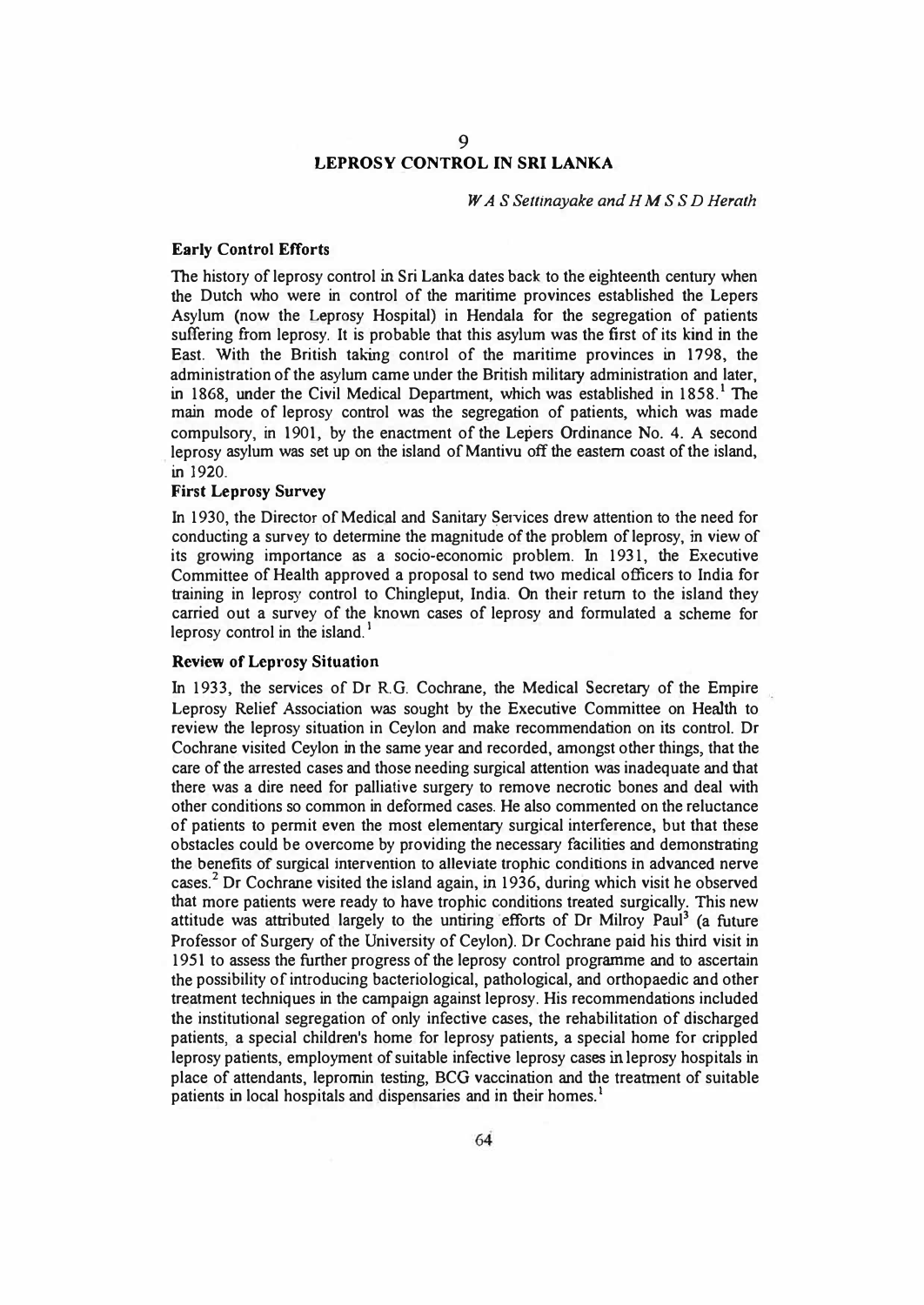### **Establishment of the Anti-Leprosy Campaign**

In 1954, the World Health Organisation agreed to assist Sri Lanka in implementing Dr Cochrane's recommendations by providing a leprosy specialist, a pathologist with experience in bacteriology and an occupational therapist In July 1954, Dr B.C. Malhotra, Senior WHO Officer in the Leprosy Project arrived in Sri Lanka as a consultant; an occupational therapist arrived towards the end of the year. In the same year the Anti-Leprosy Campaign was established as a centrally controlled campaign to plan, implement, coordinate and evaluate leprosy control activities in the island. Domiciliary treatment of non-infective leprosy patients began with the establishment of the Anti-Leprosy Campaign.

### **Leprosy Colony for Rehabilitation of Patients**

A Leprosy Colony was set up at Uragaha in 1he Southern Province for 1he rehabilitation of able-bodied patients by engaging them in agricultural work. A textile centre at Uragaha and a sandal-making centre at Hendala were other occupational activities set up, in 1955, by the occupational therapist to further expand facilities for occupational rehabilitation. Dr Malhotra, who served in Sri Lanka for three years, stressed the importance of rehabilitation and occupational therapy in his final report. He observed that whilst some progress was made in providing facilities for occupational rehabilitation, little progress had been made towards improving facilities for physical rehabilitation.**<sup>4</sup>** The Uragaha Colony was closed in 1963 due to the villagers objecting to its further continuance in the area

### **Role of Public Health Inspectors in Leprosy Control**

In 1970, trained Public Health Inspectors (Pills) were appointed (one for each district) to implement the field programme of the Campaign. They were actively involved in conducting clinics, village surveys, contact surveys, default retrieval and educational programmes. From this time onwards, the Anti-Leprosy Campaign functioned with three medical officers working at the centre and 25 Pills working in the districts.

### **Domiciliary Care of Non-infectious Patients**

Compulsory admission of patients to the leprosy hospitals under the provisions of the Lepers Ordinance was discontinued from 1977; from then on non-infectious patients were treated at home.

### **Introduction of Multi-drug Treatment**

Financial and material support granted by Leprosy Relief Work Emmaus, Switzerland, from 1983, enabled Sri Lanka to introduce the multi-drug treatment (MDT) regime. Sri Lanka achieved 100 percent coverage of all her registered patients the same year. However, it was evident that transmission of the disease had not been effectively interrupted as 19 percent of new patients were found to be children and 20 percent of new patients were found to be suffering from multi-bacillary leprosy.

### **Social Marketing Campaign**

In her Administration Report for 1988, the Director, Anti-Leprosy Campaign remarked, 'A change in the attitude towards leprosy is required to make a real difference to the leprosy situation in Sri Lanka. Consequently the only viable option is to launch a social marketing campaign in order to de-stigmatise leprosy, create an